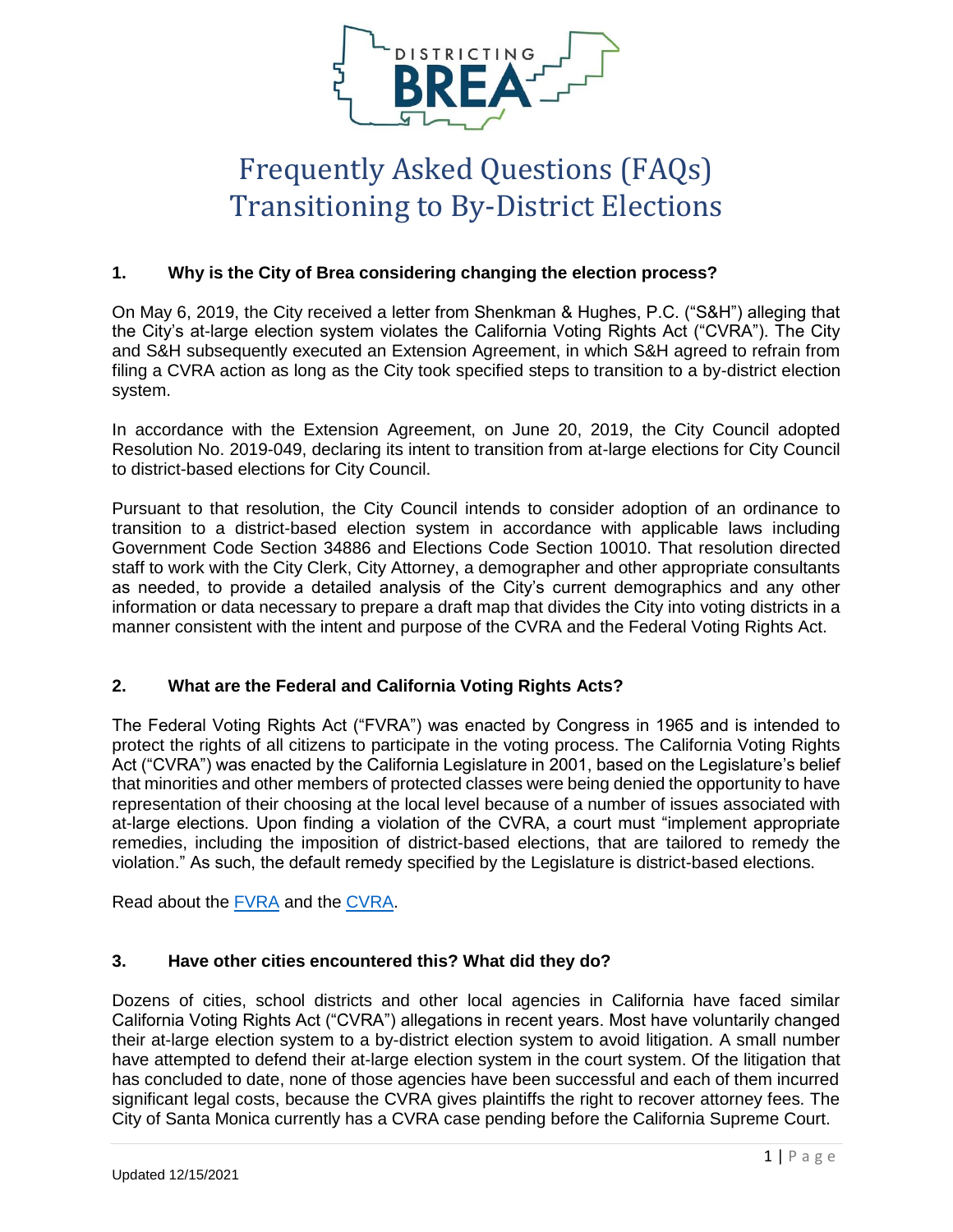# **4. What kind of legal costs can be incurred from a CVRA lawsuit?**

Settlements are typically in the six, or even seven, figure range. For example:

- Palmdale: \$4.7 million
- Modesto: \$3 million
- Highland \$1.3 million
- Anaheim \$1.1 million
- Whittier: \$1 million
- Santa Barbara: \$600,000
- Camarillo: \$233,000

# **5. Why haven't cities prevailed in challenging CVRA allegations?**

The threshold to establish liability under the CVRA is much lower than the threshold to establish liability under the FVRA Courts use a four-part test to determine whether there is a FVRA voting rights violation and that test considers the totality of the circumstances. The courts use a two-part test to determine whether there is a CVRA voting rights violation and that test focuses on statistics.

## **6. Shouldn't this go to the voters for approval?**

Even if the voters oppose switching to a by-district election system, an at-large election system can be deemed to be in violation of the California Voting Rights Act. Therefore, state law does not require that a by-district election system ordinance be approved by voters.

#### **7. What are by-district elections?**

A by-district election process means voters within a designated electoral district elect one City Council Member who must also reside in and be a registered voter of that district.

# **8. What is the City's current City Council election process?**

The City of Brea currently uses an at-large election system, in which all voters in the City have the opportunity to vote for candidates for all five seats on the City Council. City Council candidates may reside anywhere in the City and they each provide citywide representation.

#### **9. Is avoidance of incumbent head-to-head contests a legitimate criteria when drafting district boundaries?**

Yes, avoidance of head-to-head contests is a common criterion in the "other category" that a City Council may instruct staff (and/or a consultant) to consider while drafting district boundaries. However, this would be considered secondary to those criteria prescribed by federal and state law. In addition, application of this criterion would only be to the extent that is feasible and reasonable.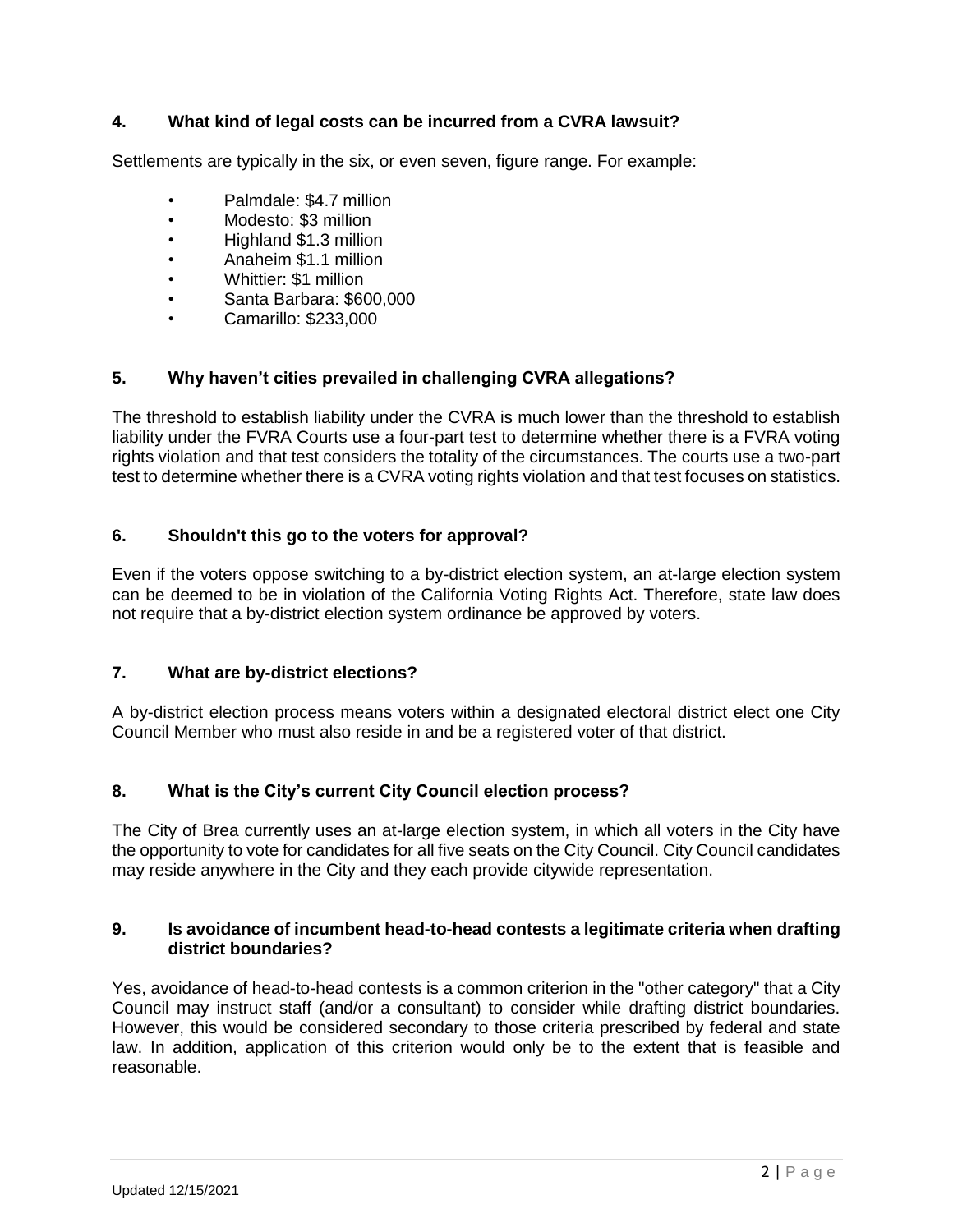# **10. What are the Pros and Cons of by-district elections?**

## Pros

- **•** Each geographic area of the city is represented
- **•** Viewpoints that might not be citywide can be represented
- **•** Minority candidates (racial or political) have a better opportunity to be elected
- **•** It will likely cost less to run for City Council because citywide campaigning is not required
- **•** Each voter has a specific Council Member to contact for assistance
- **•** Voter's choice is simplified with less candidates to learn about

**Cons** 

- **•** Council Members may represent only the interests of their districts, not the whole city
- **•** Candidates may be elected with few votes
- **•** District lines have to be reviewed and possibly redrawn after each census and significant annexation
- **•** Depending on staggered terms, not all voters may be voting each election, reducing overall turnout

# **11. What are communities of interest?**

A "community of interest" is a neighborhood or group that would benefit from being in the same district because of shared interests, views, or characteristics. Relationships with political parties, incumbents, or political candidates are not a basis for identifying a community of interest. The Fair Maps Act defines communities of interest as "socio-economic geographic areas that should be kept together to the extent possible for their effective and fair representation." Possible community features include, but are not limited to:

- A. School attendance areas;
- B. Natural dividing lines such as major roads, hills, or highways;
- C. Areas around parks and other neighborhood landmarks;
- D. Common issues, neighborhood activities, or legislative/election concerns; and
- E. Shared demographic characteristics, such as:
	- 1. Similar levels of income, education, or linguistic insolation;
	- 2. Languages spoken at home; and
	- 3. Single-family and multi-family housing unit areas.

# **12. How will the change to by-districts affect me?**

Beginning in 2022, voters will only be eligible to vote in elections in which their district has a vacant seat available. Subsequently, residents will be able to vote for one (1) City Council candidate who resides in their district every four (4) years.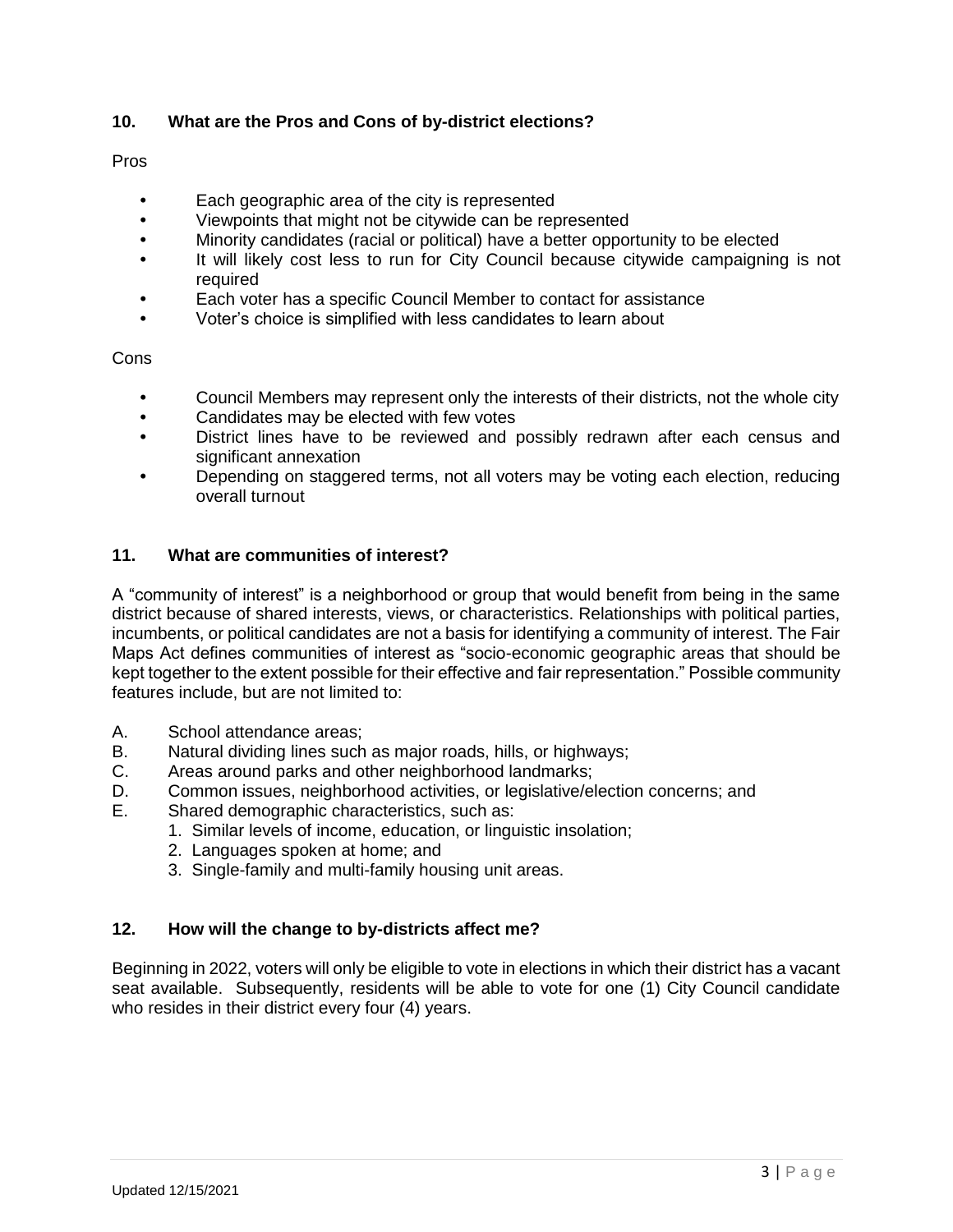## **13. Can the City adopt by-district elections and later go back to at-large elections?**

Yes. If the City Council adopts an ordinance to transition to by-district elections, the City Council can later adopt an ordinance to go back to at-large elections. Returning to at-large elections potentially could result in the City receiving a new California Voting Rights Act violation allegation.

## **14. How many districts will there be? Can there be more than 5 districts?**

State law requires that a by-district election system have five, seven, or nine districts. Alternatively, a by-district election system may have four, six, or eight districts with an elective mayor.

## **15. What happens if no one runs for a district?**

The City Council may appoint an eligible elector or may hold the election anyway. If the City Council chooses to fill the seat by appointment, the City Council may solicit applications and publicly interview interested persons.

## **16. Who creates district boundaries?**

The City of Brea has retained a professional demographer to create proposed district boundaries. Tools are available for the public to draw and submit maps. Residents are able to provide input on boundaries and suggested criteria for creating boundaries, beyond what is legally required and submit maps. The district process will be transparent and accessible to all residents. Ultimately, the City Council adopts an ordinance establishing district boundaries.

#### **17. What criteria are used to create Council electoral districts?**

When creating the district boundaries, the City must ensure compliance with the following state and federally-mandated criteria:

#### **Federal Criteria for Cities:**

- 1. Each council district shall contain a nearly equal population as required by law; and
- 2. Each council district shall be drawn in a manner that complies with the Federal Voting Rights Act. No council district shall be drawn with race as the predominant factor in violation of the principles established by the United States Supreme Court in Shaw v. Reno, 509 U.S. 630 (1993), and its progeny.

#### **California Criteria for Cities (from AB 849, the Fair Maps Act of 2019):**

- 1. Geographically contiguous
- 2. Undivided neighborhoods and "communities of interest" (socio-economic geographic areas that should be kept together)
- 3. Easily identifiable boundaries
- 4. Compact (do not bypass one group of people to get to a more distant group of people)
- 5. Partisan registration and voting may not be used as a consideration